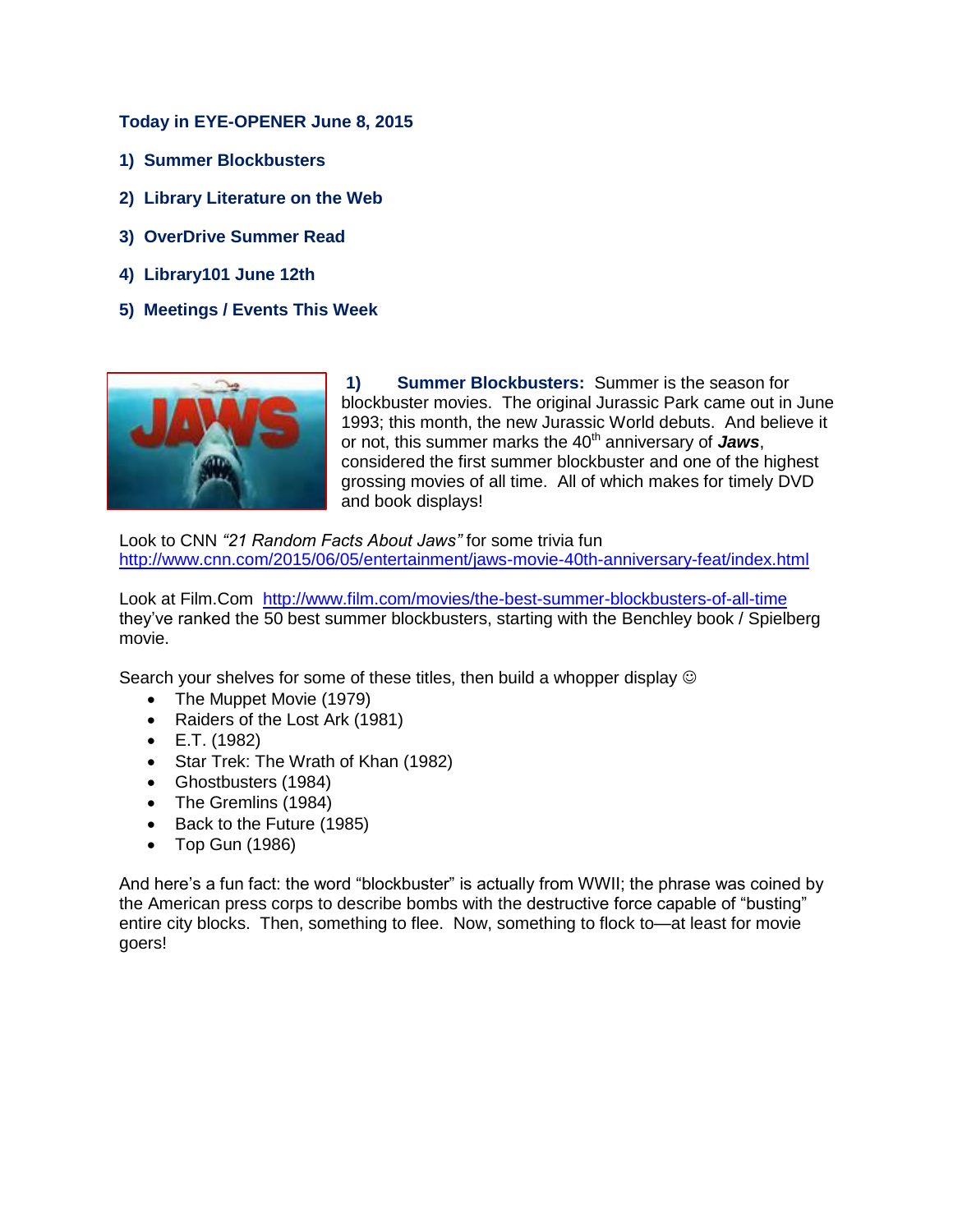**2) Library Literature on the Web:** Did you know that ALA's premier publication, *American Libraries*, is now freely available on the web? It's true and it happened in May. You can read each issue in your browser or download it as a PDF file. Back issues are archived and easily available. Using this link to the May 2015 digital issue <http://bitly.com/1bXKpeu> you can read about

- The 2015 Library Systems Report (Automation Systems)
- **► Tween Advisory Boards**
- $\triangleright$  Marketing in the Real World
- $\triangleright$  Making for STEM Success
- $\triangleright$  The Future of Library Services to Teens

If your library subscribes to EBSCOHost, you have *American Libraries* available there too. Often a forgotten feature of Iowa's EBSCO package, there are many library management magazines and journals in the *Library Information Science & Technology Abstract* database. For instance, find *Library Journal, School Library Journal*, *Library Technology Reports*, *Publishers We*ekly and many more. Most are available in full text, so check it out great way to feel more in touch with national library news and trends.

In addition, [American Libraries Live](http://americanlibrarieslive.org/) is a free streaming video broadcast that allows viewers to watch broadcasts about library issues and trends in real time and interact with hosts via live chat. And ALA also maintains a blog titled *The Scoop*, find it here <http://americanlibrariesmagazine.org/blogs/the-scoop/>

It's all about keeping current…these digital library magazines, journals, and blogs will help you do just that!



 **3) OverDrive Summer Read: WILBOR** and **NEIBORS** libraries may have participated in OverDrive's **"Big Library Read"** program in past years. It's back this month, this year with author Kate White's fast-paced suspense novel Eyes On You. Both the eBook and the audiobook formats of this title will be available with unlimited access on your OverDrivepowered site at any time between June 9 and June 23. Preview the title in Marketplace before the program begins. For more information, please visit [partners.overdrive.com/big-library-read](http://www2.overdrive.com/e/28502/big-library-read/37jb7j/476578503) and [www.biglibraryread.com](http://www2.overdrive.com/e/28502/2015-05-20/37jb7b/476578503)

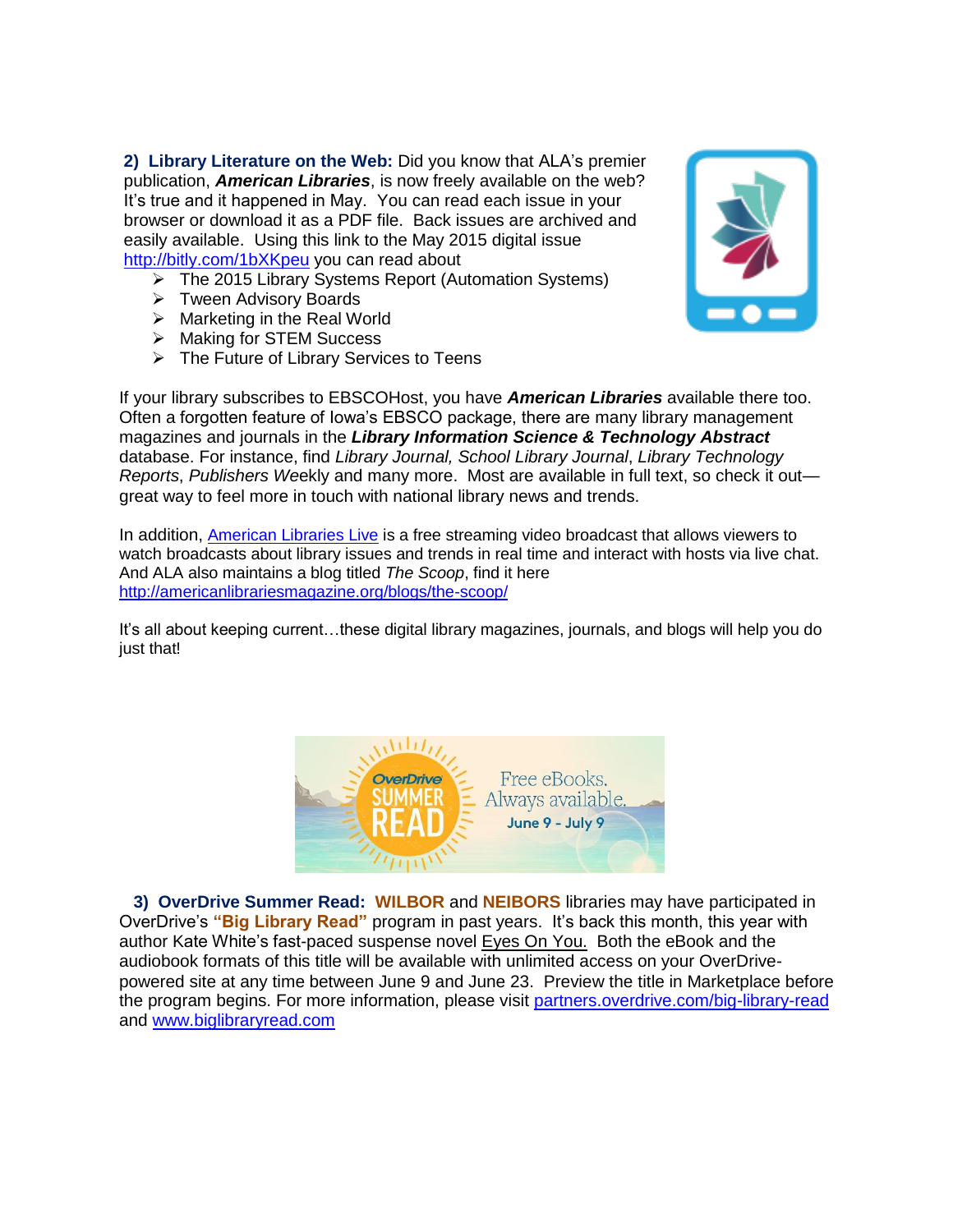This summer, OverDrive is introducing another promotion called *[OverDrive Summer Read](http://www2.overdrive.com/e/28502/overdrive-summer-read/37jb7l/476578503)*, designed to encourage children and teens to keep reading all year long. The **WILBOR** and **NEIBORS** websites have e-Reading Rooms; the titles below will be added to the Kids e-Reading Rooms and to the Teens e-Reading Rooms. And from June 9 through July 9, these titles will be available with unlimited access.

- **OverDrive Summer Read for Children**: [Red Berries, White Clouds, Blue Sky](http://www2.overdrive.com/e/28502/-berries-white-clouds-blue-sky/37jb7n/476578503)
- **OverDrive Summer Read for Teen**: [The Fat Boy Chronicles](http://www2.overdrive.com/e/28502/1372875-the-fat-boy-chronicles/37jb7q/476578503)

For more information, please visit [partners.overdrive.com/overdrive-summer-read.](partners.overdrive.com/overdrive-summer-read)

**4) Library 101 June 12th:** New directors, staff, or trustees—take note. The next **Library101** is happening this **Friday June 12** (**9:30-11:30AM**) Sponsored by Iowa Library Services, **LIBRARY 101** is typically offered four times each year. This 2-hour online program introduces newly hired directors to library support systems and services in Iowa. It's a friendly, helpful orientation: you'll meet the staff at Iowa Library Services—at least virtually—helping you match names with faces. We'll discuss public library service standards and provide explanations of popular statewide programs, with plenty of time to answer your questions.



People new to support staff positions, as well as trustees, are encouraged to attend. Look to the c.e. catalog to register for **Library101**—<http://www.statelibraryofiowa.org/cgi-bin/cecat/> Doing so ensures that you will receive follow-up email with the link to the Adobe Classroom.

**5***)* **Meetings / Events This Week:** On Thursday evening, I'll meet with Rolfe PL Board to continue their Planning For Results project—online this time! And as explained in article #4, **Library101** happens this **Friday June 12**…still time to register.

**Please note:** Iowa Library Services staff meet this **Wednesday in Des Moines** for a **monthly staff meeting.** While **District offices will be closed on Wednesday**, you're welcome to call the Des Moines office with questions at 800-248-4483. We're back on Thursday.

Amanda and I will be attending NWAEA's Tech Conference next Mon-Tues June 15-16. *Monday Morning Eye-Opener* comes back on **June 22**...